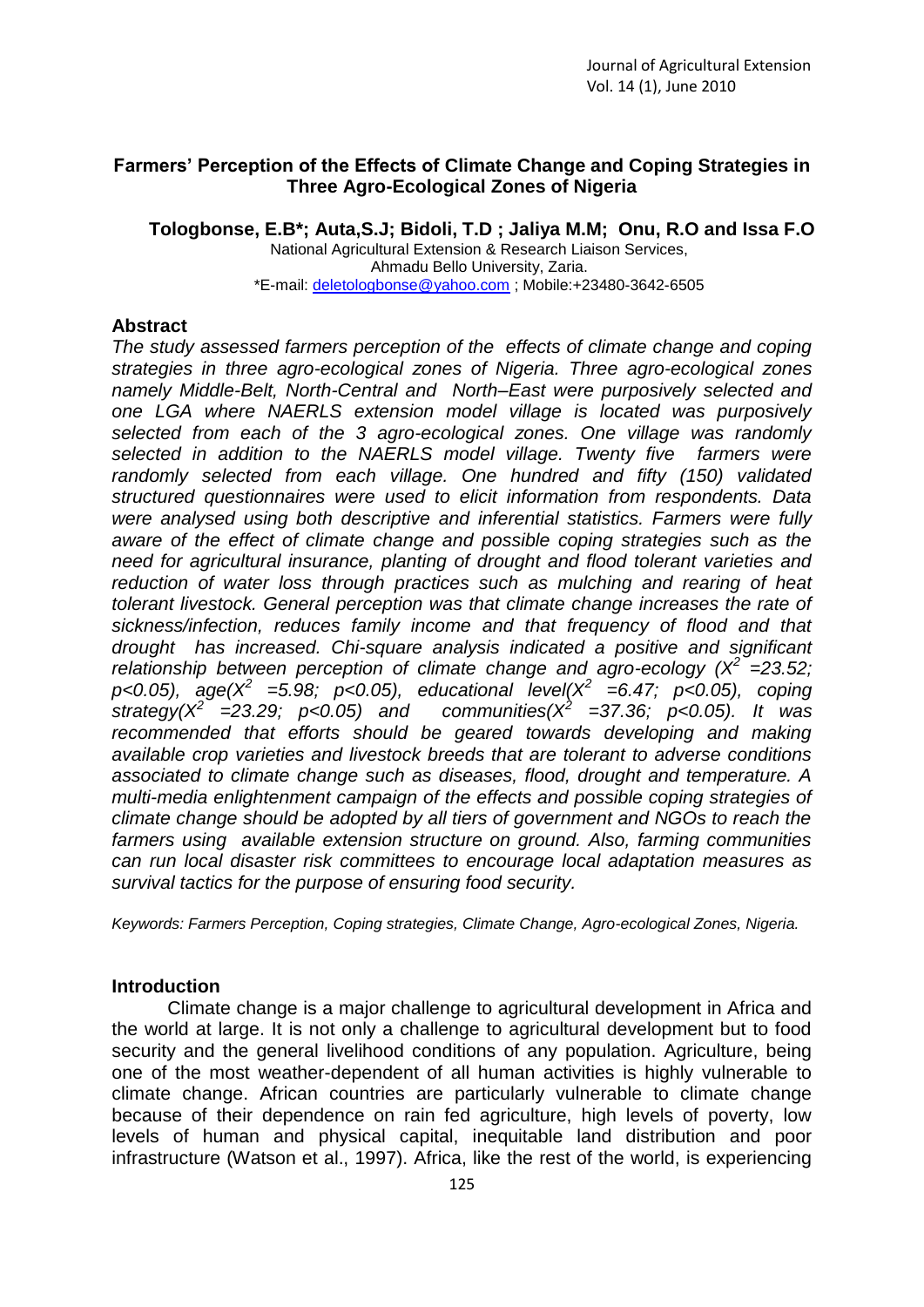increasing risk from climate change, including rising temperatures and heat waves, shortfalls in water supply/increasing floods arising from shortage/excessive rainfalls, sea level rise, increasing likelihood of conflict and induced environmental and vector borne diseases. These conditions emanating from climate change are bound to compromise agricultural production (crop, livestock, forest and fishery resources), nutritional and health statuses, trading in agricultural commodities, human settlements (especially of agricultural communities), tourism and recreation among others.

Generally, climate change is expected to have a mixed effect on agriculture with some areas benefiting from moderate temperature increases and others being negatively affected. Positive effects of climate change could arise from changes in seasons and production cycles. For example, Ethiopia and Southern Africa are expected to have extended growing seasons as a consequence of increased temperature and rainfall. In the same vein, livestock production could be boosted by temperature increases (FAO, 2009). Conversely, Deressa and Hassan (2009) found increasing temperatures to be particularly damaging to Ethiopian agriculture, a situation that is not uniformly distributed across agro-ecological zones. Kurukulsuriya and Mendelson (2007) equally indicated that African agriculture is sensitive to climate change in the sense that farmers will experience net revenue losses from warming, especially with reduction in precipitation. Also, climate change is thought to be responsible for conflict in Darfur where a combination of decades of drought, desertification and overpopulation are among the causes of conflict in that the Baggara Arab nomads in search of water have to take their livestock further south, to lands mainly occupied by farming peoples ( IFPRI, 2009).

The above effects of climate change can be said to hold true for Nigeria in the sense that the same ecological conditions apply especially in the savanna and sahelian regions of the north. Along the coastal regions of the south however, the situation is significantly different from that of the north. Specifically, evidence of climate change in Nigeria is observed to involve the drying up of lakes and natural ponds (e.g Lake Chad) within a period of less than 30 years. This has resulted in environmental refugees, biodiversity loss, disappearance of some species of flora and fauna and restriction of most small rivers and streams which are active only at mid-rainy seasons. Other aspects of climate change manifestations includes reduced period of Hamattan season to barely 2 months between December - January as opposed to November - March, the encroachment of the Sahara desert at the rate of over one kilometer per annum, flooding of coastlines, low crop yield and increased conflicts between farmers and herdsmen (Sambo 2010). Awosika *et al* (1992) observed that for a rising sea level, inundation could occur along more than 70% of the Nigerian coastline, thus placing land at risk many kilometers inland. A one meter rise in sea level for example, could place up to  $600 \text{km}^2$  of land at risk. They equally predicted that the rates of land loss through edge erosion alone could cause losses of as much as  $250$ km<sup>2</sup> by the year 2100.

With this condition, they foresee a potentially massive environmental refugee migration occurring in Nigeria. For a one meter rise, more than 3 million people are at risk based on the population at the time. Estimates of the number of people to be displaced ranges from 740,000 for a 0.2 meter rise to 3.7 million for a 1 meter rise and 10 million for a 2 meter rise. CTA (2009) observed that climate change has led to a reduction in livelihood options in many African, Carribean and Pacific (ACP) countries. For instance, demographic shifts within rural societies, low level of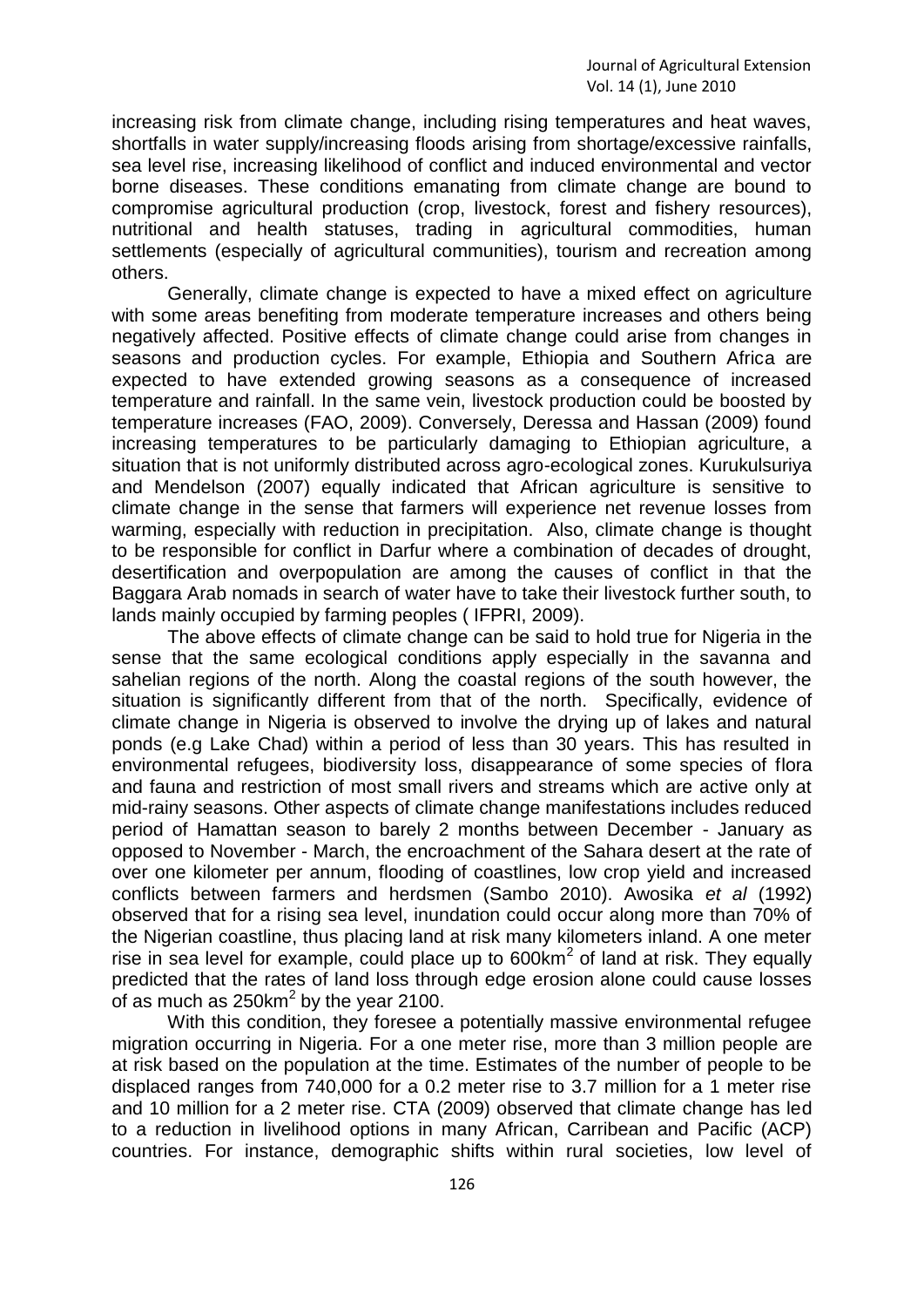education and poorly developed communication and market infrastructure is seen as complicating the task of developing location-specific response that effectively addresses the issue. It further highlighted the importance of facilitating communication among and between various actors to contribute to the effectiveness of intervention strategies.

Coping with climate change in generally requires support for mitigation and adaptation for low carbon cleaner energy. Apart from the fact that Africa is the hardest hit continent by climate change, it has the weakest coping capacity and the resources to help manage disaster risk and adaptation to climate change are limited and segmented in most African countries including Nigeria. In Nigeria, limited action to reduce deforestation constitutes a major challenge. Other Challenges includes reduced agricultural production, worsened food security, increased incidence of both flooding and drought, spreading disease and an increased risk of conflict over scarce land and water resources.

It is believed that mitigating strategies to combat the effects of climate change and also ensuring improved and sustainable livelihood for the farm family depends on the knowledge, attitudes, practices and belief systems of farmers. Farmers' perception, belief and management strategies of Climate change need to be documented for they are thought to influence the success of management practices compared to other factors. Gaps probably exist in farmers' indigenous knowledge of their understanding of effect and coping strategy of climate change Therefore studies of farmers' knowledge of Climate change should be appraised and their perception as well as identify gaps in their knowledge and areas where scientists and other stakeholders including extension agents could provide vital inputs to assist farmers. Thus the need for this research to assess the perceptions of this important group of stakeholders in the agricultural development system.

The general objective of the study was to determine the farmers perception of the effects of climate change and coping strategies in three agro ecological zones of Nigeria.

The specific objectives were to:

- i. describe the socioeconomic characteristics of farmers;
- ii. determine farmers sources of awareness of climate change and when they started noticing the change;
- iii. determine farmers perception of effect of climate change;
- iv. ascertain farmers' perception of coping strategies in reducing/alleviating the effect of climate change; and
- v. determine the relationship between the perception of effects of climate change and other independent variables

# **Methodology**

The target population was made up of all the farmers in the agro-ecological zones in Nigeria. Three out of 5 agro-ecological zones were purposively selected. From each zone, one State where NAERLS zonal office is located was also selected, namely Niger, Kaduna and Borno. In each of these States, one local government area (LGA) where the NAERLS Adopted extension village is located was purposively selected. In each of the selected LGA, the NAERLS Adopted extension village community was also purposively selected and a second village in the LGA was randomly selected making a total of 2 communities per zone. Twenty five farmers were randomly selected from each of the villages resulting in a total of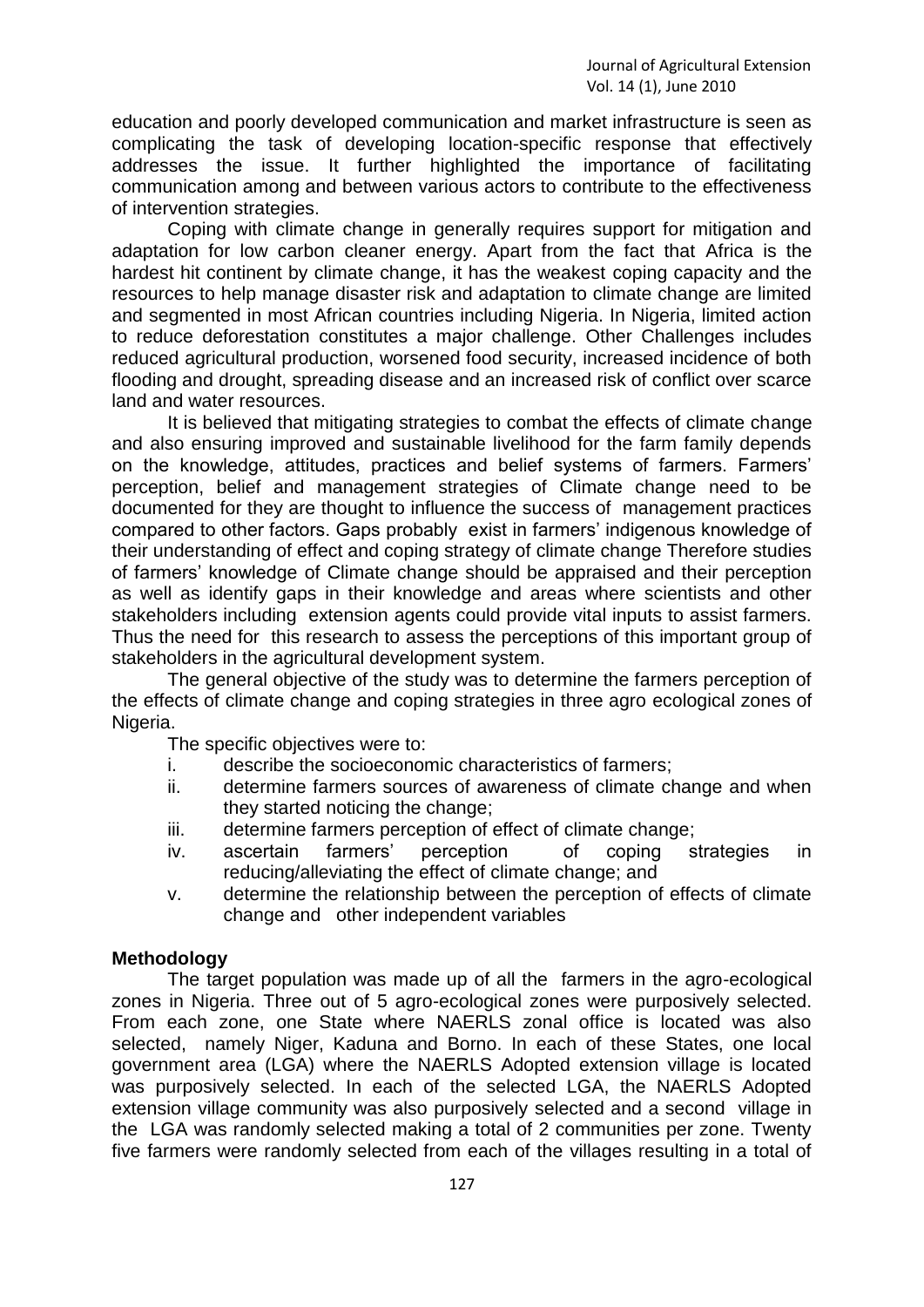Journal of Agricultural Extension Vol. 14 (1), June 2010

50 respondents from each agro-ecological zone and a total sample size of 150 respondents. Validated structured interview schedule were used to obtain primary data from the respondents with the assitance of trained enumerators that understood the local language. Data collected were subjected to both descriptive and inferential statistics. The descriptive statistics involved frequency counts, mean and percentage. The inferential statistics invovled the use Chi square. A 4-point likerttype scale of strongly agree, agree, dis-agree and strongly disagree of which was assigned weights of 4, 3, 2, 1, respectively was used to investigate and measure the effect of climate change and climate change coping strategies.

In calculating perception of effect of climate change (PCC) and climate change coping strategies (CCCS), the mid-point values of the scale were summed and further divided by 4 to obtain mean of 2.5. The mean for each of the PCC and CCCS was obtained by multiplying the point scale by the number of respondents in each point scale. Any PCC or CCCS with a mean score of equal or above the cut-off mean of 2.5 was regarded and perceived as 'agree' and any mean score of lower than 2.5 was perceived as 'do not agree'

Furthermore, PCC and CCCS scores were obtained by adding the score of each respondent for each of the PCC and CCCP . The maximum score obtainable was 112 and 36 for PCC and CCCS respectively. The score obtained for each respondent was further dichotomised into low and high perception based on the mean score in each case. This was used to determine the relationship between the dependent variable, PCC and other independent variables.

#### **Results and Discussion**

### **Socio-economic characteristics**

As indicated in Table 1, 95.3% of farmers were males and 4.7% were females. Majority (82%) of the farmers were of the active productive age bracket (31- 50 years). With regard to educational level, 72.1% of farmers had low level as against 27.9% having high level. About 83% of farmers had more than 10 years of farming experience. Likewise, 77.9% of farmers were found to be members of farmers' cooperative associations. It is expected that farmers' age, level of education, farming experience and membership of cooperatives, would influence their perception of the effects of climate change in agriculture.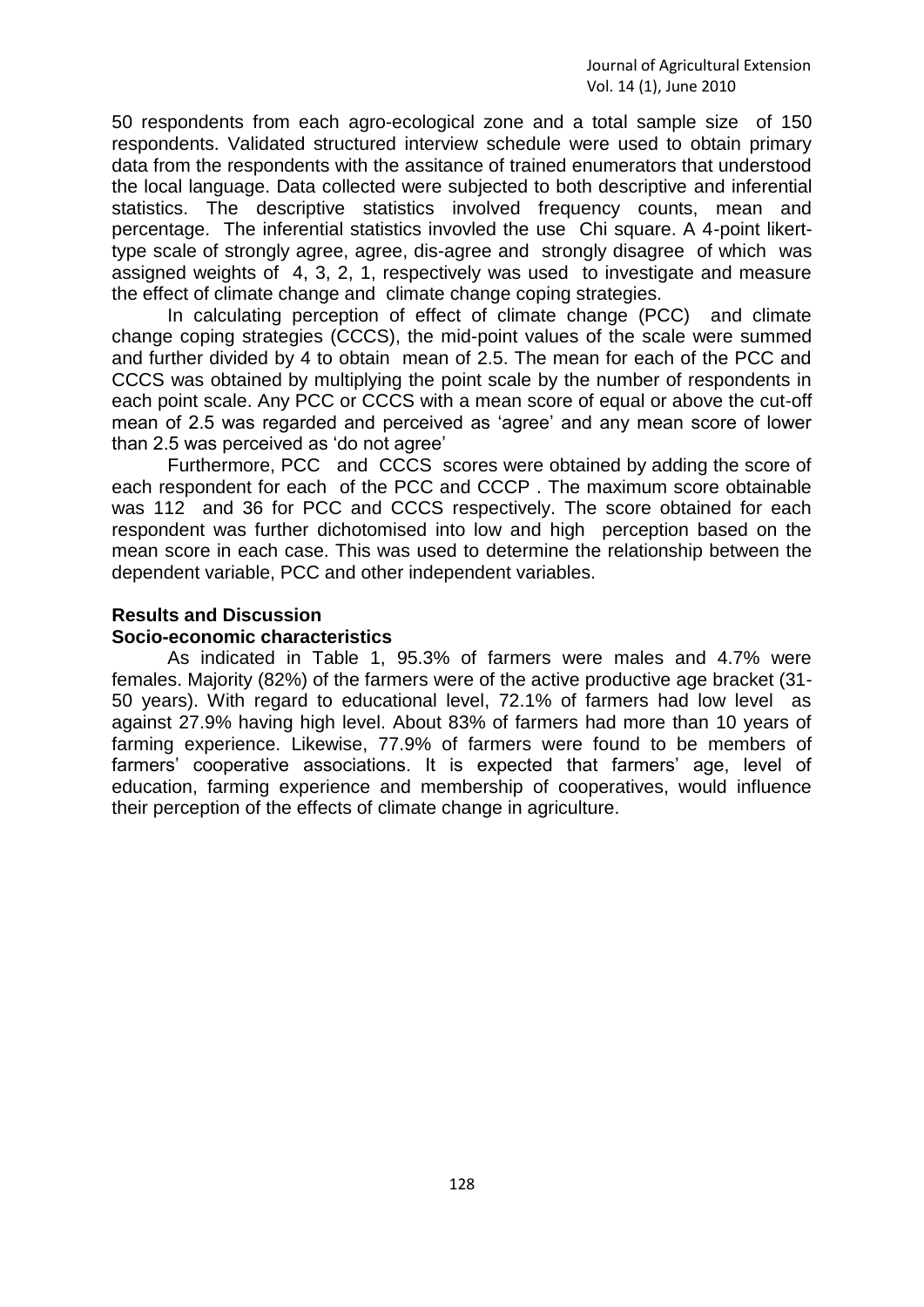| , , , , , , , , , , , , , ,<br><b>AGRO-ECOLOGICAL ZONE</b>              |              |  |  |  |  |  |  |
|-------------------------------------------------------------------------|--------------|--|--|--|--|--|--|
| <b>Middle-Belt</b><br><b>Variables</b><br>North-<br>North -             | <b>Total</b> |  |  |  |  |  |  |
| <b>West</b><br><b>East</b>                                              |              |  |  |  |  |  |  |
| <b>Sex:</b> $(n = 150)$                                                 |              |  |  |  |  |  |  |
| 50 (100)<br>50 (100)<br>43 (86.0)<br>-Male                              | 143 (95.3)   |  |  |  |  |  |  |
| -Female<br>0(0)<br>7 (14.0)<br>0(0)                                     | 7(4.7)       |  |  |  |  |  |  |
| Marital Status: (n= 150)                                                |              |  |  |  |  |  |  |
| 50 (100)<br>44 (88.0)<br>45 (90)<br>-Married                            | 139 (92.7)   |  |  |  |  |  |  |
| 5(10.0)<br>-single<br>0(0)<br>6(12)                                     | 11(7.3)      |  |  |  |  |  |  |
| No of wives: $(n=135)$                                                  |              |  |  |  |  |  |  |
| $-$ low $(0-1)$<br>17 (34)<br>31 (75.6)<br>17 (38.6)                    | 65 (48.1)    |  |  |  |  |  |  |
| -Medium (2)<br>27 (54.0)<br>16 (36.9) 7 (17.1)                          | 50 (37.0)    |  |  |  |  |  |  |
| -many $(3-4)$<br>6(12)<br>11 (25.0)<br>3(7.3)                           | 20(14.8)     |  |  |  |  |  |  |
| Age:- $(n=150)$                                                         |              |  |  |  |  |  |  |
| 10(20)<br>14 (28.0)<br>16 (32.0)<br>young (30 & below)                  | 40 (26.7)    |  |  |  |  |  |  |
| Middle (31-50)<br>29 (58.0)<br>31(62.0)<br>22 (44.0)                    | 82 (54.7)    |  |  |  |  |  |  |
| Old (51& above)<br>11 (22.0)<br>5(10.0)<br>12 (24.0)                    | 28 (18.7)    |  |  |  |  |  |  |
| No of Children: $(n = 141)$                                             |              |  |  |  |  |  |  |
| -small (5 & below)<br>10 (20.4)<br>30(62.5)<br>20(45.5)                 | 60 (42.6)    |  |  |  |  |  |  |
| -medium $(6-10)$<br>17 (34.4)<br>15 (34.1)<br>16 (33.3)                 | 48 (34.0)    |  |  |  |  |  |  |
| - Large (11 & above)<br>22 (44.9)<br>9(20.5)<br>2(4.2)                  | 33(23.4)     |  |  |  |  |  |  |
| Household size: $(n=142)$                                               |              |  |  |  |  |  |  |
| -small (5 & below)<br>12 (24.5)<br>9(20.0)<br>13(27.1)                  | 34 (23.9)    |  |  |  |  |  |  |
| - medium (6-10)<br>14 (28.6)<br>21 (46.7)<br>21 (43.8)                  | 56 (39.4)    |  |  |  |  |  |  |
| -large $(11 & above)$<br>23 (46.9)<br>15 (33.3)<br>14(29.2)             | 52 (36.6)    |  |  |  |  |  |  |
| Educational level: $(n=147)$                                            |              |  |  |  |  |  |  |
| -Low (no formal/<br>36 (73.5)<br>24 (49.0)<br>46 (93.9)                 | 106 (72.1)   |  |  |  |  |  |  |
| quaranic/adult)                                                         |              |  |  |  |  |  |  |
| -high (pri/sec/ tetiary)<br>13 (26.5)<br>25(51.0)<br>3(6.1)             | 41 (27.9)    |  |  |  |  |  |  |
| 49 (98.0)<br><b>Major occupation:</b> $(n = 150)$<br>46 (92)<br>43 (86) | 138 (92.0)   |  |  |  |  |  |  |
| -farming                                                                |              |  |  |  |  |  |  |
| -others (civil<br>4(8.0)<br>7 (14)<br>1(2.0)                            | 12(8.0)      |  |  |  |  |  |  |
| servant/trading)                                                        |              |  |  |  |  |  |  |
| Farm size: $(n=149)$                                                    |              |  |  |  |  |  |  |
| -small (5 & below)<br>45 (90.0)<br>37(74)<br>32(65.3)                   | 114 (76.5)   |  |  |  |  |  |  |
| -medium $(6-10)$<br>4(8.0)<br>7 (14)<br>11(22.4)                        | 22 (14.8)    |  |  |  |  |  |  |
| -large $(11 & above)$<br>1(2.0)<br>6(12.0)<br>6(12.2)                   | 13(8.7)      |  |  |  |  |  |  |
| Cooperative member? (n=                                                 |              |  |  |  |  |  |  |
| 50 (100.0)<br>149)<br>38 (76.0)<br>28(57.1)                             | 116 (77.9)   |  |  |  |  |  |  |
| -Yes                                                                    |              |  |  |  |  |  |  |
| -No<br>12 (24)<br>0(0)<br>21(42.9)                                      | 33(22.1)     |  |  |  |  |  |  |
| Farming experience: (n=                                                 |              |  |  |  |  |  |  |
| 6(12.0)<br>8(16.0)<br>11(22.4)<br>149)                                  | 25(16.8)     |  |  |  |  |  |  |
| -low $(10 \&$ below)                                                    |              |  |  |  |  |  |  |
| -medium (11-20)<br>16 (32.0)<br>21(42.0)<br>22 (44.9)                   | 59 (39.6)    |  |  |  |  |  |  |
| -high $(21 & above)$<br>28 (56)<br>21(42.0)<br>16 (32.7)                | 65 (43.6)    |  |  |  |  |  |  |

**Table 1 : Socio-economic Characteristics of Respondents**

*\*Figures in parenthesis are percentages*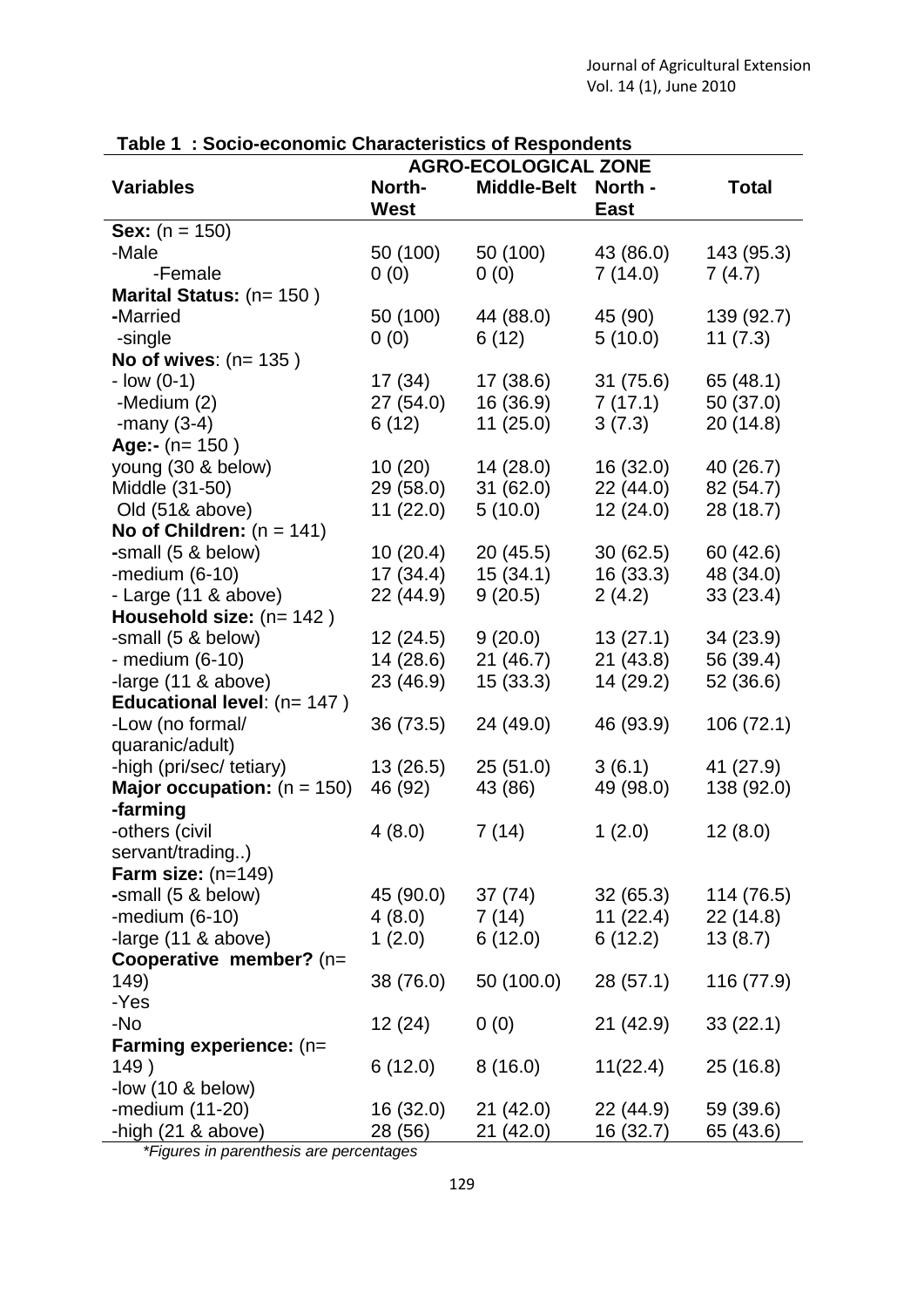### **Perception of the Effects of Climate Change**

About 67% of the respondents strongly agree that climate change (CC) resulted in increase in temperature. About 55% strongly agreed that climate change reduces yield of crops generally and 53% agree that some crops are more prone to climate change than others. Majority (61%) of the respondents stronghly agree that climate change increases poverty rate of farmers generally. The weighted mean reveals that the respondents were of the general opinion that climate change did not increase their income (2.29) neither did it decrease the rate of sickness (2.14) but that it inceased the rate of sickness/infection and reduces family income (3.03). Farmers agreed that the frequency of flood (2.88) and drought (3.18) had increased because of the climate change. This may tend to suggest that farmers are aware that the effect of climate change has indeed led to increase in flooding , drought and rate of sickness/infection.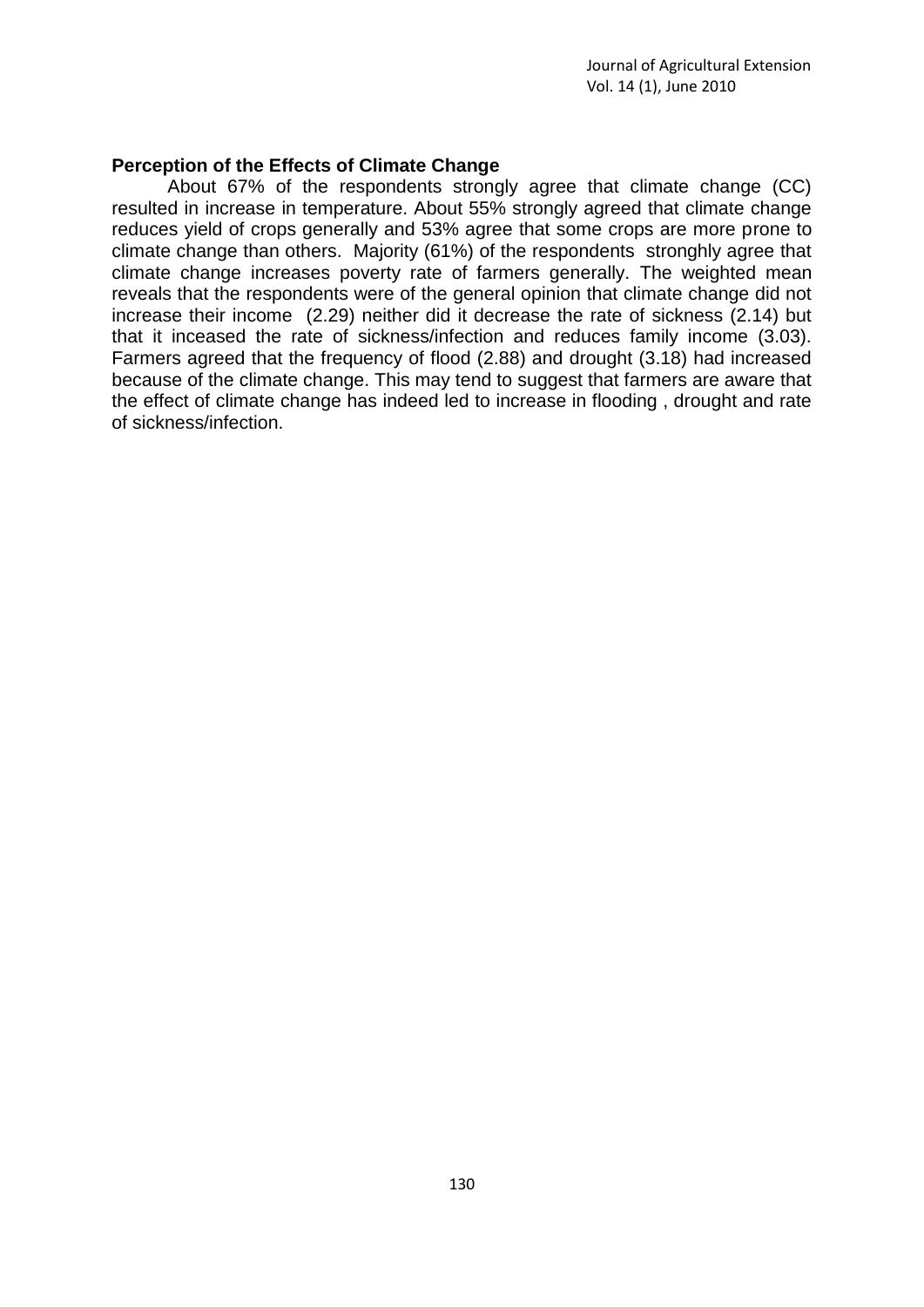#### Journal of Agricultural Extension Vol. 14 (1), June 2010

## **Table 2 : Perception of Effects of Climate Change**

| Possible Effects                                                                                                  | Strongly<br>agree      | Agree                  | Dis-<br>agree          | Strongly<br>disagree | Weighted<br>sum | Weidgted<br>mean | Overall<br>percepti<br>on |
|-------------------------------------------------------------------------------------------------------------------|------------------------|------------------------|------------------------|----------------------|-----------------|------------------|---------------------------|
| Increase in temperature (n=149)<br>Drastic change in weather generally<br>$(n=149)$                               | 101 (67.8)<br>90(60.4) | 46 (30.9)<br>52 (34.9) | 1(0.7)<br>3(2.0)       | 1(0.7)<br>4(2.7)     | 545<br>526      | 3.66<br>3.53     | agree<br>agree            |
| Reduces yield of crops generally (n=148)<br>Increases yield of crops generally (n=146)                            | 82 (55.4)<br>30(20.0)  | 48 (32.4)<br>31(20.7)  | 6(4.0)<br>63 (42.0)    | 12(8.1)<br>22(15.1)  | 496<br>361      | 3.35<br>2.47     | agree<br>Do not           |
| Some crops more prone to climate change<br>than others $(n=148)$                                                  | 44 (29.7)              | 78 (52.7)              | 21(14.0)               | 4(2.7)               | 456             | 3.10             | agree<br>agree            |
| Increases productivity of livestock<br>generally (n=146)                                                          | 42 (28.6)              | 15 (10.2)              | 76(51.7)               | 13(8.9)              | 378             | 2.59             | agree                     |
| Reduces productivity of livestock generally<br>$(n=149)$                                                          | 36 (24.2)              | 64 (43.0               | 30(20.1)               | 19 (12.8)            | 415             | 2.79             | agree                     |
| Some livestock more prone to climate<br>change than others $(n=144)$                                              | 49(33.3)               | 64(43.8)               | 24(16.4)               | 7(4.8)               | 443             | 3.08             | agree                     |
| planting time of crops now unpredictable<br>generally (n= 145)                                                    | 84(56.4)               | 42(28.2)               | 14(9.4)                | 5(3.4)               | 495             | 3.41             | agree                     |
| Fertilizer use increases the negative<br>effect of climate change (n= 144)                                        | 40 (27.6)              | 42 (29.0)              | 37(25.5)               | 25 (17.2)            | 385             | 2.67             | agree                     |
| Increases frequency of drought (n= 146)<br>Increases frequency of flooding                                        | 67(45.3)<br>52 (35.4)  | 52 (35.4)<br>41 (27.9) | 14(9.5)<br>35 (23.8)   | 13(8.8)<br>17(11.6)  | 465<br>418      | 3.18<br>2.88     | agree<br>agree            |
| $(n=145)$<br>Increases effect of heat stress on on<br>livestock (n= 148)                                          | 71 (47.3)              | 60(4.0)                | 8(5.3)                 | 9(6.0)               | 489             | 3.30             | agree                     |
| Increases effect of heat stress on crops<br>$(n=146)$                                                             | 80 (53.3)              | 54(37)                 | 3(2.1)                 | 9(6.2)               | 497             | 3.40             | agree                     |
| Increases effect of heat stress on farmers<br>$(n=146)$                                                           | 85 (58.2)              | 51 (34.9)              | 4(2.7)                 | 6(4.1)               | 507             | 3.47             | agree                     |
| Increases poverty rate of farmers<br>generally (n=146)                                                            | 89 (61.0)              | 53 (36.3)              | 3(2.1)                 | 1(0.7)               | 522             | 3.58             | agree                     |
| Increases pest and disease incidence in<br>crops $(n=145)$                                                        | 65 (44.8)              | 76 (0.4)               | 2(1.4)                 | 2(1.4)               | 502             | 3.41             | agree                     |
| Increases pest and disease incidence in<br>livestock (n=148)                                                      | 64 (43.2)              | 71 (48)                | 5(3.4)                 | 8(5.4)               | 487             | 3.29             | agree                     |
| Inceases cost of crop production (n=148)<br>Increase in loss of agricultural land due to<br>erosion ( $n = 147$ ) | 73 (49.3)<br>43 (29.3) | 52(35.1)<br>59 (40.1)  | 14(9.5)<br>28 (19)     | 9(6.1)<br>17 (11.6)  | 485<br>422      | 3.28<br>2.87     | agree<br>agree            |
| Reduction of soil fertility(n= 140)<br>Increase in poverty level of farmers<br>$(n=144)$                          | 62 (43.4)<br>63 (43.8) | 45 (31.5)<br>40 (27.8) | 26 (18.2)<br>25 (17.4) | 7(4.9)<br>16(11.1)   | 442<br>438      | 3.16<br>3.04     | agree<br>agree            |
| Increase in weed infestation of crops<br>$(n=143)$                                                                | 36 (25.2)              | 35(24.5)               | 62 (43.4)              | 10(7.0)              | 391             | 2.68             | agree                     |
| Reduction in vegetational cover(n= 145)<br>Reduction in family income generally<br>$(n=145)$                      | 53(36.3)<br>47 (32.4)  | 55 (37.7)<br>44 (30.3) | 25 (17.2)<br>35(24.1)  | 12(8.3)<br>19 (13.1) | 439<br>409      | 3.03<br>2.82     | agree<br>agree            |
| Increase in family incomegenerally<br>$(n=146)$                                                                   | 22(15.1)               | 31(21.2)               | 61(41.8)               | 32 (21.9)            | 335             | 2.29             | Do not<br>agree           |
| Increase in rate of sickness/infection<br>$(n=146)$                                                               | 51 (34.9)              | 54 (37)                | 23(15.8)               | 18 (12.3)            | 430             | 2.95             | agree                     |
| Decease in rate of sickness/ infection<br>$(n=147)$                                                               | 20 (13.6)              | 16 (10.9)              | 76 (51.7)              | 35(23.8)             | 315             | 2.14             | Do not<br>agree           |

*\*Figures in parenthesis are percentages*

# **Strategies to Reduce/Alleviate the Effects of Climate Change**

Weighted scores (Table 3) show that respondents' favoured the planting of drought resistant/tolerant crop varieties, planting of many different types of crops (mixed-cropping) and planting of pest/disease resistant/tolerant crop varieties. Others included the rearing of heat tolerant livestock, planting of crops that can resist/tolerate flooding conditions and the adoption of agricultural insurance. The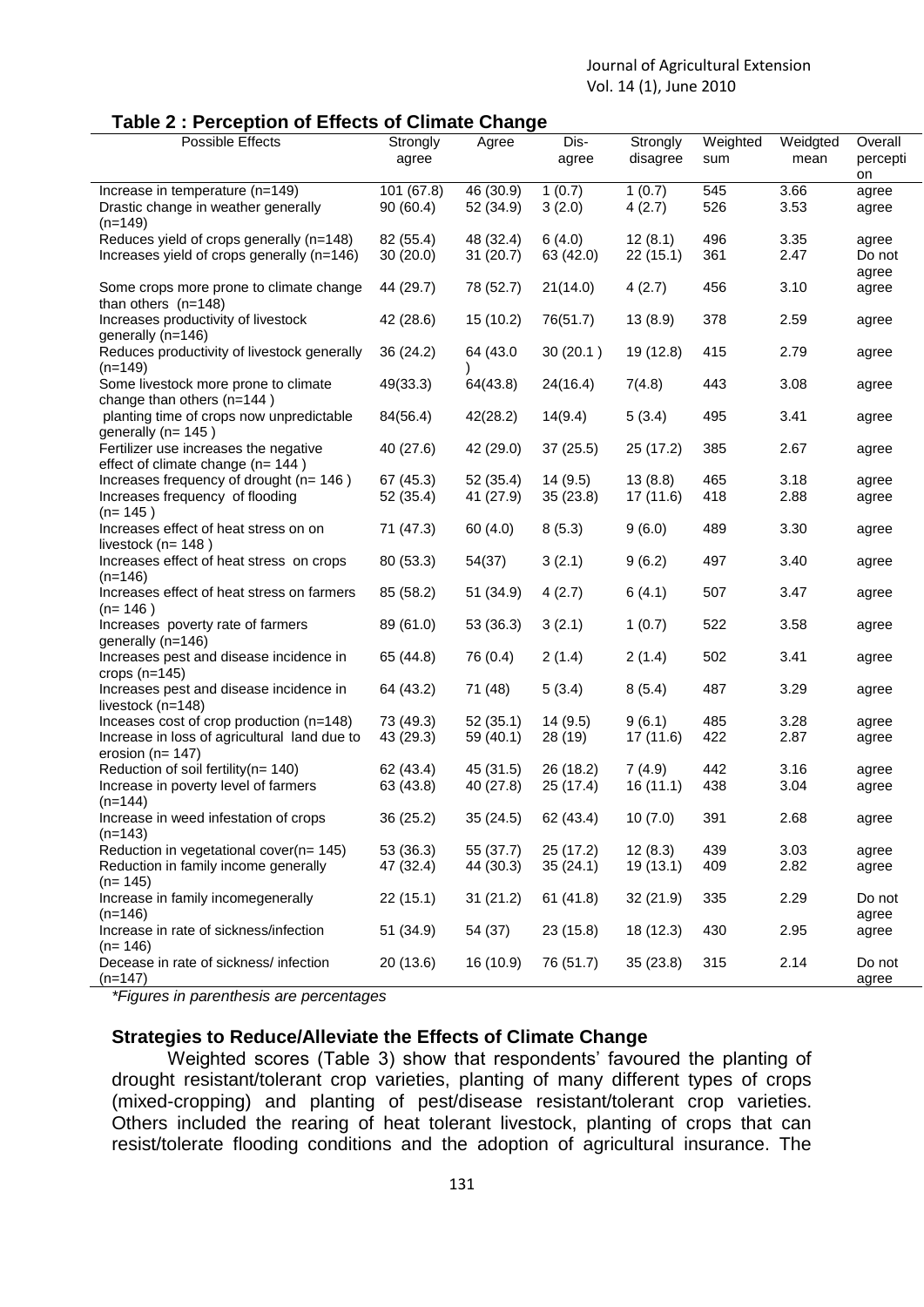result in Table 3 also revealled that farmers agreed that mulching of crops to reduce water loss (3.33) and increase in use of organic manure (3.35) are coping strategies to reduce or alleviate the effect of climate change.

| <b>Possible strategy</b>                                                             |                   |              |                         |                         |                 |                  |                              |
|--------------------------------------------------------------------------------------|-------------------|--------------|-------------------------|-------------------------|-----------------|------------------|------------------------------|
|                                                                                      | Strongly<br>agree | Agree        | agree<br><u>sig</u>     | disagree<br>Strongly    | Weighted<br>sum | Weighted<br>mean | perception<br><b>Overall</b> |
| Agricultural insurance of<br>enterprise (crop, livestock)<br>$(n = 146)$             | 81<br>(55.5)      | 51<br>(34.9) | $\overline{4}$<br>(2.7) | 10<br>(6.8)             | 495             | 3.39             | agree                        |
| Planting of many different<br>types of crops (multi-crop<br>agriculture) $(n = 148)$ | 93<br>(62.8)      | 51<br>(34.5) | $\overline{2}$<br>(1.4) | $\overline{2}$<br>(1.4) | 531             | 3.59             | agree                        |
| Planting of drought<br>resistant/tolerant crop or<br>variety ( $n = 144$             | 103<br>(71.5)     | 36<br>(25.0) | 3<br>(25.0)             | $\overline{2}$<br>(1.4) | 528             | 3.67             | agree                        |
| Planting of flood<br>resistant/tolerant crop or<br>variety ( $n = 146$ )             | 7676<br>(52.1)    | 57<br>(39.0) | 11<br>(7.5)             | $\overline{2}$<br>(1.4) | 499             | 3.42             | agree                        |
| Planting of pests and disease<br>resistant/tolerant crop or<br>variety ( $n = 149$ ) | 94<br>(63.1)      | 40<br>(26.8) | 14<br>(9.4)             | 1<br>(0.7)              | 525             | 3.52             | agree                        |
| Rearing of heat tolerant<br>livestock ( $n = 149$ )                                  | 83<br>(55.7)      | 59<br>(39.6) | 5<br>(3.4)              | $\overline{2}$<br>(1.3) | 521             | 3.50             | agree                        |
| Mulching of crops to reduce<br>water loss ( $n = 146$ )                              | 74<br>(97.3)      | 49<br>(32.7) | 20<br>(13.3)            | 3<br>(2.1)              | 486             | 3.33             | agree                        |
| Increase in Use of organic<br>manure (n = $146$ )                                    | 82<br>(56.2)      | 37<br>(56.2) | 23<br>(15.8)            | 4<br>(2.7)              | 489             | 3.35             | agree                        |
| Stop the use of fertilizer ( $n =$<br>145)                                           | 22<br>(15.2)      | 15<br>(10.3) | 61<br>(32.4)            | 47<br>(32.4)            | 302             | 2.08             | Do not<br>agree              |

| Table 3 : Coping Strategies to Reduce/Alleviate the Effect of Climate Change |  |  |
|------------------------------------------------------------------------------|--|--|
| Dessible stratesur                                                           |  |  |

\*Figures in parenthesis are percentages

### **Sources of Information on Climate Change**

Table 4 shows that the main source of information on climate change was through personal experience (37.6%), followed by radio (32.2%) and extension agents (19.5%). Climate change awareness through television (6.7%) and fellow farmers (4.0%) were only observed in the North East zone. Comparing sources of information awareness across the ecological zones, 40% in North West zone had radio as their main source, 60% in North East zone rely on personal expereince as a main source. The high percentage of farmers relying on personal experience might be due probably to the relatively hasher weather in the North East. In the Middle belt zone, 54% are aware of climate change mainly from extension agents. The most important information source on climate change was personal experience (37.6%)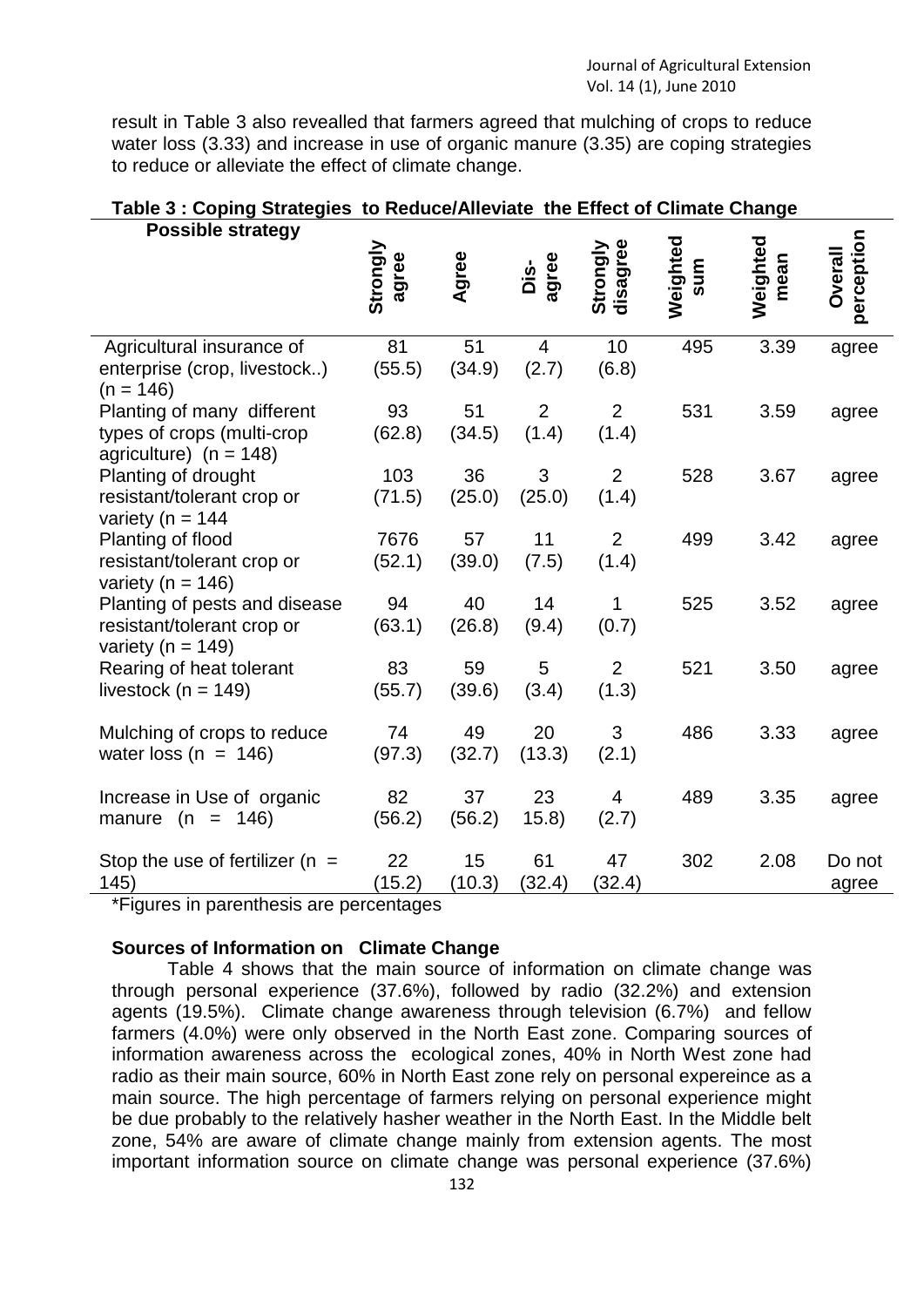followed by radio (32.2) and television (6.7%). The farmers seems to have a thorough knowledge of the effect of climate change through personnal experience because their likelihood seems to be seriously threatened.

| Table 4: Sources of Awareness |                | of Climate Change |                |           |
|-------------------------------|----------------|-------------------|----------------|-----------|
| <b>Sources</b>                | North-<br>West | <b>MBZ</b>        | North-<br>East | Total     |
| <b>Extension Agent</b>        | 1(2.0)         | 27(54.0)          | 1(2.0)         | 29 (19.5) |
| Radio                         | 40 (81.6)      | 2(4.0)            | 6(12.0)        | 48 (32.2) |
| <b>Television</b>             | 0(0)           | 0(0)              | 10(20)         | 10(6.7)   |
| Personal experience           | 8(14.3)        | 18 (32.1)         | 30(60)         | 56 (37.6) |
| <b>Fellow farmers</b>         | (0)<br>0       | 0(0)              | 3(6.0)         | 6(4.0)    |

\*Figures in parenthesis are percentages

### **Time When Farmers Started Noticing Effect of Climate Change**

Table 5 shows that majority (45.8%) of the farmers started noticing the effect of climate change long time ago (6-10years) and about 39% recently (5year and below). However, only 15.5% started noticing the effect very long time ago (above 10years). The Table also revealed that many (47.7%) started noticing the effect recently in North East zone and 56.3% in North West zone. In the Middle Belt zone, majority (82%) started noticing the effect long time ago. This diifferences in time of noticing effect of climate change might be attributed differences that exist between the communities.

| <b>Time</b>                       | North-<br><b>West</b> | <b>MBZ</b> | North-<br><b>East</b> | <b>Total</b> |
|-----------------------------------|-----------------------|------------|-----------------------|--------------|
| Recently (5 years & below)        | 27(56.3)              | 7(14.0)    | 21<br>(47.7)          | 55 (38.7)    |
| Long time ago (6-10 years)        | 13(27.1)              | 41 (82.0)  | 11<br>(25.0)          | 65 (45.8)    |
| Very long time (above<br>10years) | 8(16.7)               | 2(4.0)     | 12<br>(27.3)          | 22(15.5)     |

### **Table 5 : Noticed time of Effect of Climate Change**

\*Figures in parenthesis are percentages

# **Relationship of the Perception of Climate Change with other Independent Variables**

As shown in Table 6, chi-square test was employed to determine relationship between farmers' climate change perception and other variables (since variables were mainly measured at nominal and ordinal levels).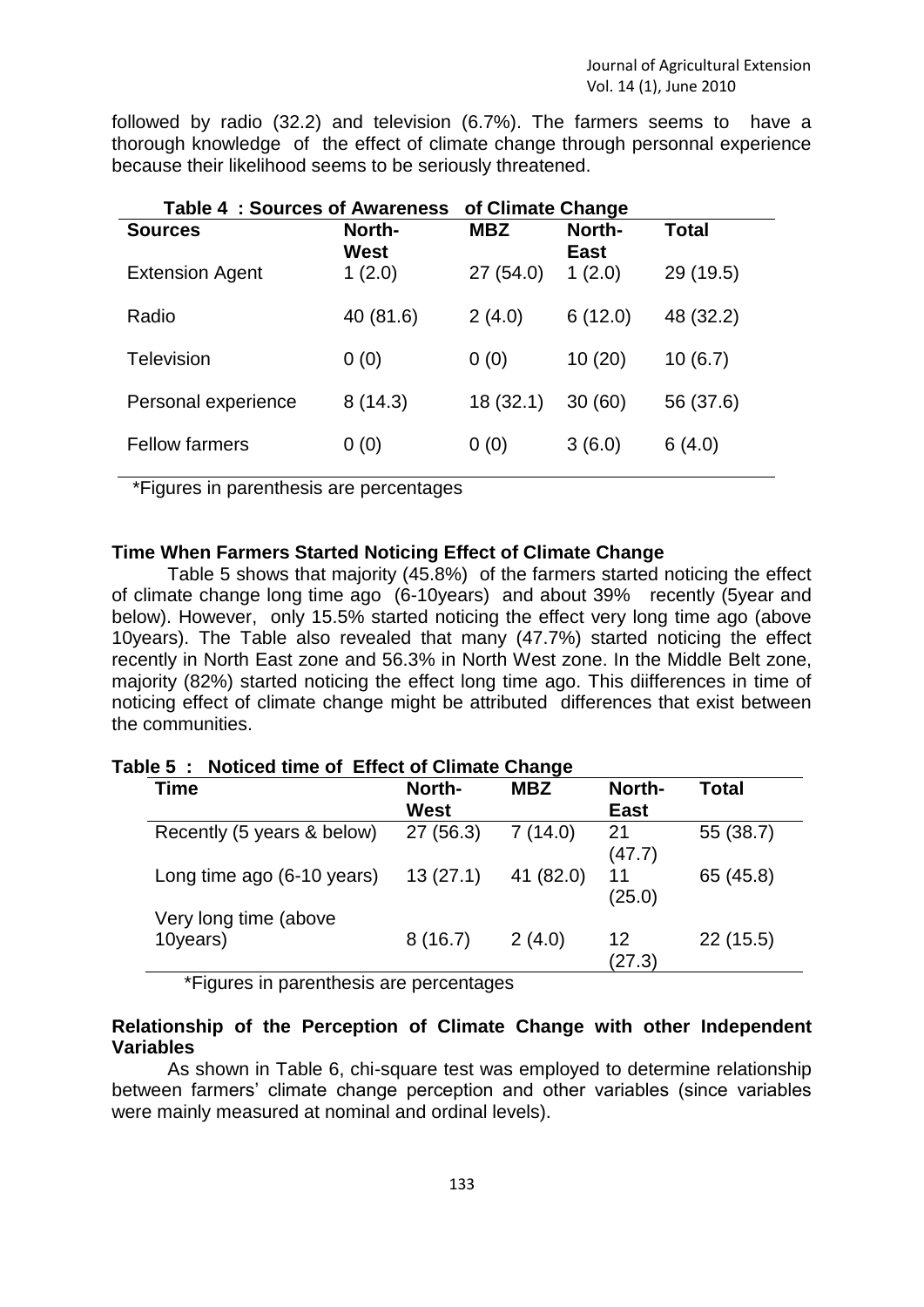| variables                    | Perception of climate change |           |  |
|------------------------------|------------------------------|-----------|--|
|                              | low                          | ℅<br>high |  |
| <b>Agro-ecological zones</b> |                              |           |  |
| Middle-Belt                  | 70.0                         | 30.0      |  |
| North-West                   | 42.0                         | 58.0      |  |
| North-East                   | 22.0                         | 78.0      |  |
| Age                          |                              |           |  |
| Young                        | 32.5                         | 67.5      |  |
| Middle aged                  | 53.7                         | 46.3      |  |
| old                          | 35.7                         | 64.3      |  |
| <b>Educational level</b>     |                              |           |  |
| Low                          | 37.7                         | 62.3      |  |
| High                         | 61.0                         | 39.0      |  |
| <b>Coping strategy</b>       |                              |           |  |
| Low                          | 66.2                         | 33.8      |  |
| High                         | 26.8                         | 73.2      |  |
| <b>Communities</b>           |                              |           |  |
| Nwogi (EM)-MB                | 92.0                         | 8.0       |  |
| Gbakogi kasara (NEM)-MB      | 48.0                         | 52.0      |  |
| Nasara-buhari (EM)-NW        | 28.0                         | 72.0      |  |
| Hayan-gada (NEM)-NW          | 56.0                         | 44.0      |  |
| Shawari (EM)-NE              | 20.0                         | 80.0      |  |
| Aldawari (NEM)-NE            | 24.0                         | 76.0      |  |

## **Table 6: Contingency Table of relationship between Perception of Climate Change and significant independent variables**

 *EM=extension model communities; NEM=none extension model communities*

perception of climate change.

### **Relationship of perception of climate change and other independent variables**

The result of chi-square analysis in Table 7 indicate that there was a positive and significant relationship between perception of climate change and the following variables namely : agro-ecology ( $X^2 = 23.52$ ; p<0.05), age( $X^2 = 5.98$ ; p<0.05), educational level  $(X^2 = 6.47; p < 0.05)$ , level of strategy adopted for reducing climate change ( $X^2 = 23.29$ ; p<0.05) and communities of residence ( $X^2 = 37.36$ ; p<0.05). On the other hand, respondents' number of wives( $X^2 = 4.29$ ; p>0.05), number of children ( $X^2$  =1.45; p>0.05), household size ( $X^2$  =0.61; p>0.05), farm size ( $X^2$  =1.47; p>0.05), farming experience ( $X^2$  =0.07; p>0.05) and information awareness source  $(X^2 = 2.52; p > 0.05)$  were found to be positive but not significant relationship to

The variation of the impact of climate change across agro-ecological zones is most likely to be the reason for the positive and significant relationship to farmers' perception due to the fact that they perceive climate change based on its manifestation in their environment. This will equally apply for different communities. For educational level, as indicated in the contingency table in Table 6 , the higher the level, the more a respondent is likely to perceive climate change to be a significant problem in the area. Also, the age of farmers has an influence on their perception of climate change. The much older farmers are likely to have perceived climate change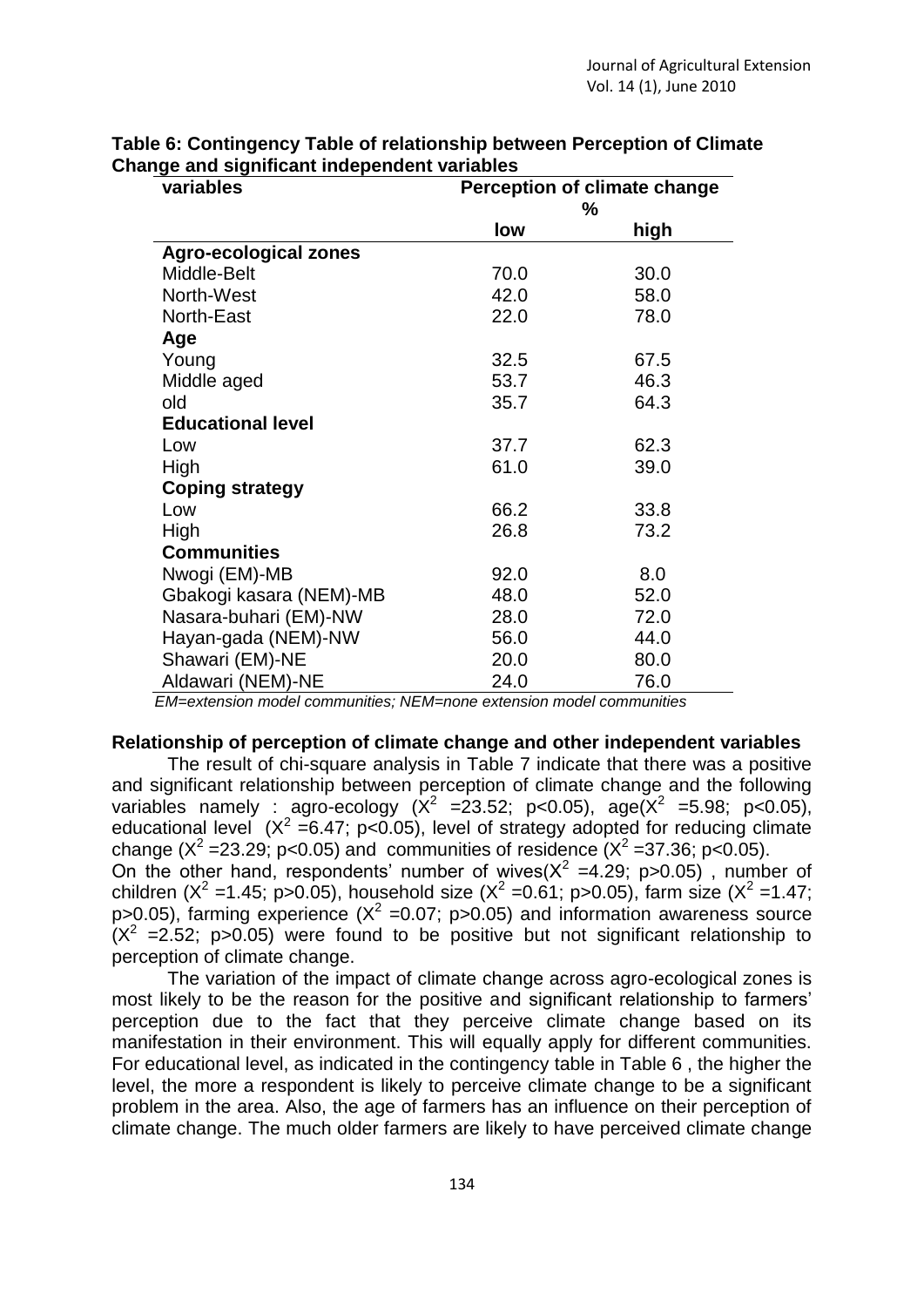based on the generational changes they have witnessed within their environment over time.

| s/no | <b>Variables</b>          | $\mathsf{X}^2$ | DF             | <b>Contingency</b><br>coefficient | % level of<br>significance |
|------|---------------------------|----------------|----------------|-----------------------------------|----------------------------|
| 1    | Agro-ecological<br>zones  | 23.52          | $\overline{2}$ | $0.37*$                           | 0.000                      |
| 2    | Number of wives           | 4.29           | 2              | 0.18                              | 0.117                      |
| 3    | Age                       | 5.98           | $\overline{2}$ | $0.20*$                           | 0.050                      |
| 4    | Number of children        | 1.45           | $\overline{2}$ | 0.10                              | 0.485                      |
| 5    | House hold size           | 0.61           | $\overline{2}$ | 0.07                              | 0.739                      |
| 6    | <b>Educational level</b>  | 6.47           | 1              | $0.21*$                           | 0.009                      |
| 7    | Farm size                 | 1.47           | $\overline{2}$ | 0.10                              | 0.479                      |
| 8    | Farming experience        | 0.07           | 2              | 0.02                              | 0.968                      |
| 9    | <b>Reduction strategy</b> | 23.29          | 1              | $0.37*$                           | 0.000                      |
| 10   | communities               | 37.36          | 5              | $0.44*$                           | 0.000                      |
| 11   | Awareness source          | 2.52           | ◢              | 0.13                              | 0.078                      |
|      | *significant at p<0.05    |                |                |                                   |                            |

| Table 7: Chi-square Table of Relationship of perception of climate change |  |
|---------------------------------------------------------------------------|--|
| and other independent variables                                           |  |

Most farmers with low education had high perception of climate change because climate tends to impact more on their crop and livestock production efforts as this is probably the main livelihood sources. That is, farmers livelihood depends on agriculture and any distortion in its production chain can be responsible for the high farmers perception of effect of climate change. On the other hand, farmers with high educational level may record low perception due to the fact that they may have other sources of income other than farming

### **Conclusion and Recommendation**

Farmers are fully aware of the effect of climate change and are also aware of the possible coping strategies such as the need for agricultural insurance, planting of drought and flood tolerant varieties and reduction of water loss through practices such as mulching and rearing of heat tolerant livestock. However, farmers did not perceive stoppage the of use of inorganic fertliser as a coping strategy. Any recommendation to stop the use of inorganic fertiliser will thus not be readily accepted by farmers. Efforts should be geared towards developing and making available crop varieties and livestock breeds that are tolerant to adverse conditions associated to climate change such as diseases, flood, drought and temperature. A multi-media enlightenment campagn of the effects and posssible coping strategies should be adopted by all tiers of government to reach the farmers using the available extension structures on ground. Also, farming communities can run local disaster risk committees to encourage local adaptation measures as survival tactics for the purpose of ensuring food security.

# **References**

Awosika, L.F., French, G.T., Nicholls, R.T. and C.E. Ibe (1992). The Impacts of Sea level rise on the coastline of Nigeria. In: O'Callahan, J. (Ed.). Global Climate Change and the Rising challenge of the Sea. Proceedings of the